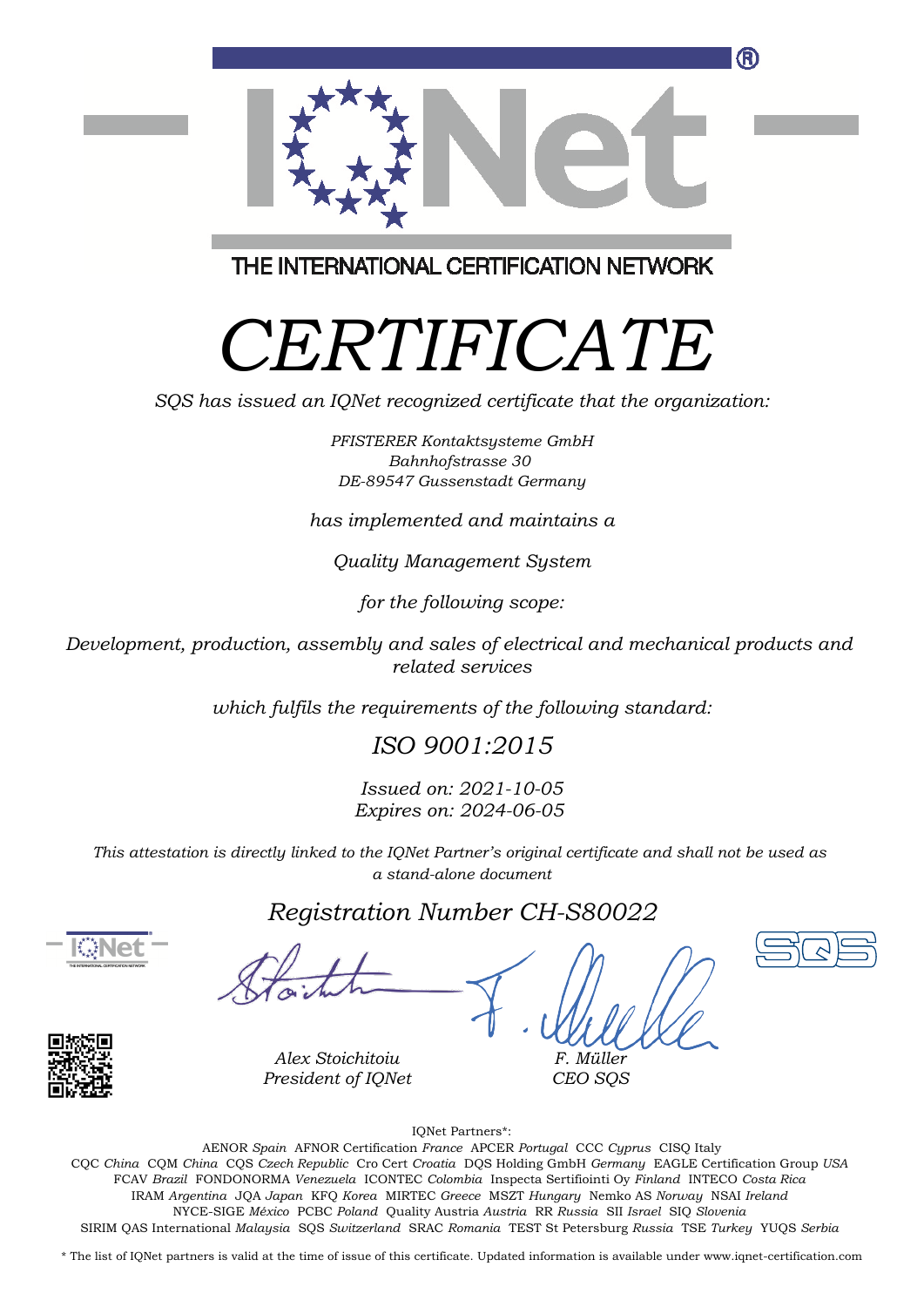

THE INTERNATIONAL CERTIFICATION NETWORK

# *CERTIFICATE*

*SQS has issued an IQNet recognized certificate that the organization:*

*PFISTERER Kontaktsysteme GmbH Bahnhofstrasse 30 DE-89547 Gussenstadt Germany*

*has implemented and maintains a*

*Environmental Management System*

*for the following scope:*

*Development, production, assembly and sales of electrical and mechanical products and related services*

*which fulfils the requirements of the following standard:*

### *ISO 14001:2015*

*Issued on: 2021-10-05 Expires on: 2024-06-05*

*This attestation is directly linked to the IQNet Partner's original certificate and shall not be used as a stand-alone document*

### *Registration Number CH-S80022*





*F. Müller CEO SQS*

IQNet Partners\*:

This annex is only valid in connection with the above-mentioned certificate. FCAV *Brazil* FONDONORMA *Venezuela* ICONTEC *Colombia* Inspecta Sertifiointi Oy *Finland* INTECO *Costa Rica* AENOR *Spain* AFNOR Certification *France* APCER *Portugal* CCC *Cyprus* CISQ Italy CQC *China* CQM *China* CQS *Czech Republic* Cro Cert *Croatia* DQS Holding GmbH *Germany* EAGLE Certification Group *USA* IRAM *Argentina* JQA *Japan* KFQ *Korea* MIRTEC *Greece* MSZT *Hungary* Nemko AS *Norway* NSAI *Ireland* NYCE-SIGE *México* PCBC *Poland* Quality Austria *Austria* RR *Russia* SII *Israel* SIQ *Slovenia* SIRIM QAS International *Malaysia* SQS *Switzerland* SRAC *Romania* TEST St Petersburg *Russia* TSE *Turkey* YUQS *Serbia*

\* The list of IQNet partners is valid at the time of issue of this certificate. Updated information is available under www.iqnet-certification.com

*Alex Stoichitoiu President of IQNet*